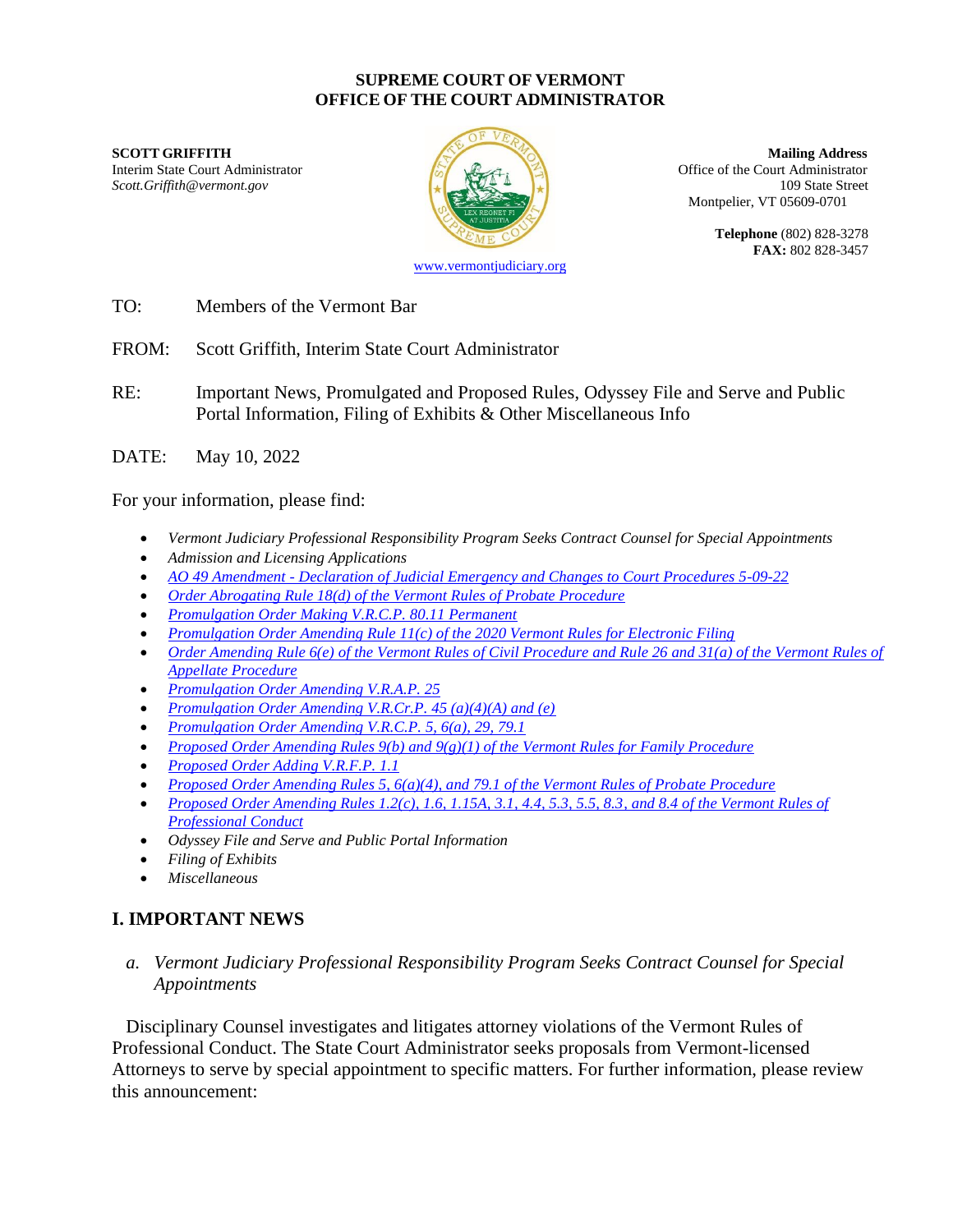[https://www.vermontjudiciary.org/sites/default/files/documents/Recruit%20contract%20counsel%20](https://www.vermontjudiciary.org/sites/default/files/documents/Recruit%20contract%20counsel%20PRB.pdf) [PRB.pdf](https://www.vermontjudiciary.org/sites/default/files/documents/Recruit%20contract%20counsel%20PRB.pdf)

#### *b. Admission and Licensing Applications*

The Office of Attorney Licensing is now accepting most admission and licensing applications, including pro hac vice applications, only through Vermont's eFiling system. Some of the necessary updated application forms (including an updated pro hac vice application) can be found on the [Attorney Licensing](https://www.vermontjudiciary.org/attorneys/attorney-licensing) section of the Judiciary's website. Updated applications for admission are made available by the NCBE. Instructions on how to file these applications can be found in the [Attorney](https://www.vermontjudiciary.org/sites/default/files/documents/AL%20OFS%20FILER%20GUIDE.pdf)  [Licensing eFiling Guide.](https://www.vermontjudiciary.org/sites/default/files/documents/AL%20OFS%20FILER%20GUIDE.pdf)

# **II. PROMULGATED RULE AMENDMENTS**

## *a. AO 49 Amendment - [Declaration of Judicial Emergency and Changes to Court Procedures 5-09-22](https://www.vermontjudiciary.org/sites/default/files/documents/PROMULGATED%20AO%2049%20%20-%20Declaration%20of%20Judicial%20Emergency%20and%20Changes%20to%20Court%20Procedures%20-%205-9-22--STAMPED.pdf)*

This Order was promulgated on **May 9, 2022, effective immediately.**

Paragraph 2 of Administrative Order 49 is amended to extend its effective date to August 31, 2022. The Judiciary continues to respond to the COVID-19 pandemic by amending provisions of the order as necessary. Paragraphs 5(d) and 7(b), concerning limited-entry courthouses, are amended to authorize the Court Administrator in consultation with the Chief Superior Judge to limit in-person hearings and in-person access to buildings with limited air-flow systems. The affected locations and any associated restrictions on in-person hearings or in-person access will be provided on the Vermont Judiciary website. Paragraph 15(c), concerning internal committees, boards, and commissions is amended to remove the prior prohibition on in-person meetings. Committees are still authorized to meet remotely. Paragraph 16, which concerned venue, is deleted. The Chief Superior Judge and superior judges have sufficient authority under existing statutes and rules to respond to any venue-related issues stemming from the pandemic. Finally, ¶ 24 is deleted effective June 20, 2022. This paragraph amended Vermont Rule of Civil Procedure 68 to extend use of the offer-ofjudgment rule to plaintiffs. The Court has since promulgated a permanent amendment to Rule 68, which will become effective June 20, 2022.

The full text of Administrative Order 49 and other updates regarding COVID-19 and court operations are available at [\[https://www.vermontjudiciary.org/about-vermont-judiciary/covid-19](https://www.vermontjudiciary.org/about-vermont-judiciary/covid-19-and-court-operations) [and-court-operations\]](https://www.vermontjudiciary.org/about-vermont-judiciary/covid-19-and-court-operations)

## *b. [Order Abrogating Rule 18\(d\) of the Vermont Rules of Probate Procedure](https://www.vermontjudiciary.org/sites/default/files/documents/PROMULGATEDVRPP18%28d%29--abrogation--STAMPED.pdf)*

This Order was promulgated on **May 9, 2022, effective July 11, 2022.**

Rule 18(d) previously indicated that V.R.F.P. 6 and 6.1 governed the representation of attorneys and guardians ad litem in proceedings under 14 V.S.A. Chapter 111. Because representation by guardians ad litem and attorneys are now covered by V.R.P.P. 80.9 and 80.10, rather than by V.R.F.P. 6 and 6.1, Rule 18(d) is abrogated.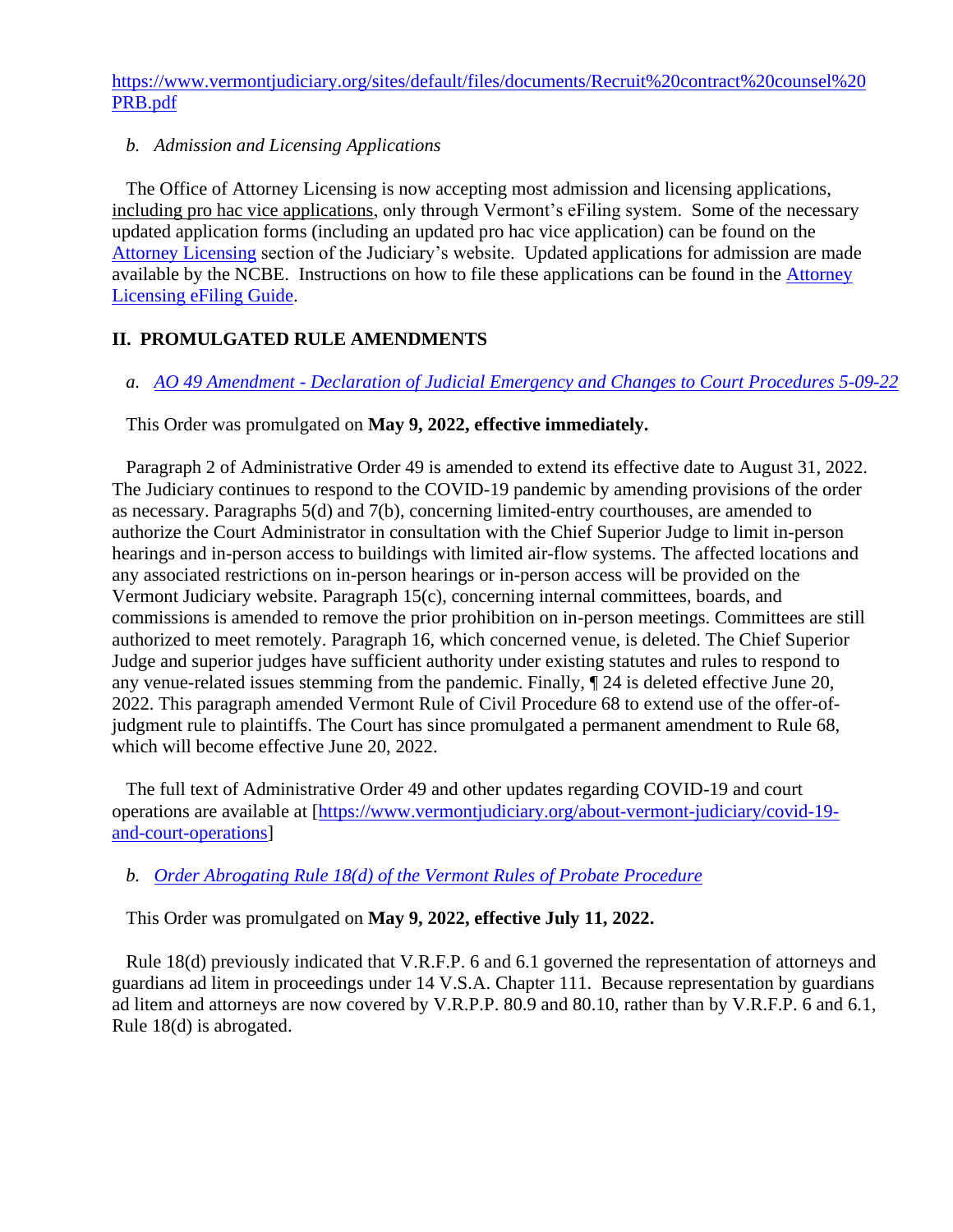*c*. *[Promulgation Order Making V.R.C.P. 80.11 Permanent](https://www.vermontjudiciary.org/sites/default/files/documents/PROMULGATEDMADEPERMANENT%20VRCP%2080.11--STAMPED_0.pdf)*

#### This Order was promulgated on **May 9, 2022, effective July 11, 2022.**

Rule 80.11, which provides procedures for expedited actions, was originally adopted by the Supreme Court's order of June 15, effective August 15, 2016, with a sunset date of August 16, 2019. The rule is now made permanent.

By order of April 30, 2018, the Court ordered the rule, as amended, to be continued and directed the Advisory Committee on the Rules of Civil Procedure to continue to review its operation and to advise the Court whether it should be further revised or made permanent. The Committee discussed the rule at several recent meetings. A Vermont Bar Association membership survey conducted on behalf of the Committee, indicated that, although the expedited action procedure provided by Rule 80.11 is not used extensively, it is generally viewed as useful and effective, with no significant suggestions for revision. After review and discussion of the survey results, the Committee voted unanimously to recommend to the Court that V.R.C.P. 80.11 as presently constituted be promulgated as a permanent rule effective not later than August 31, 2022.

*d. [Promulgation Order Amending Rule 11\(c\) of the 2020 Vermont Rules for Electronic Filing](https://www.vermontjudiciary.org/sites/default/files/documents/PROMULGATED2020%20VREF%2011%28c%29--STAMPED.pdf)*

This Order was promulgated on **May 9, 2022, effective September 6, 2022.**

The amendment to Rule 11(c) conforms the rule to simultaneous amendments to V.R.C.P.  $5(b)(2)(D)$ , which requires efflers to serve discovery using the electronic filing system, unless the parties agree on an alternative method of service.

*e. [Order Amending Rule 6\(e\) of the Vermont Rules of Civil Procedure and Rule 26 and 31\(a\) of](https://www.vermontjudiciary.org/sites/default/files/documents/PROMULGATEDVRCP6%28e%29%20VRAP26%20and%2031%28a%29--STAMPED.pdf)  [the Vermont Rules of Appellate Procedure](https://www.vermontjudiciary.org/sites/default/files/documents/PROMULGATEDVRCP6%28e%29%20VRAP26%20and%2031%28a%29--STAMPED.pdf)* 

This Order was promulgated on **May 9, 2022, effective September 6, 2022.**

V.R.C.P. 6(e) and V.R.A.P. 26(c) are simultaneously deleted. As most recently amended in 2018, Rule 6(e) provided:

(e) **Additional Time After Certain Kinds of Service**. When a party may or must act within a specified time after being served and service is made under Rule 5(b)(2) (mailing), (3) (leaving with the clerk), or (4) (sending by electronic means), 3 days are added after the period would otherwise expire under Rule 6(a).

Deleting these provisions is overdue, given the general simplification of counting time that occurred when the "day is a day" method of counting was adopted in 2018 and the widespread use of service by electronic means, either through OFS or by email.

V.R.A.P. 26(d)(1) is amended to extend the maximum time limits to which filing times for briefs may be extended by stipulation. Under subparagraph (1)(A), the extension for the appellant's principal brief is increased from 30 to 40 days. The extension for appellee's principal brief is increased from 21 to 30 days, and that for reply briefs is increased from 14 to 21 days. These time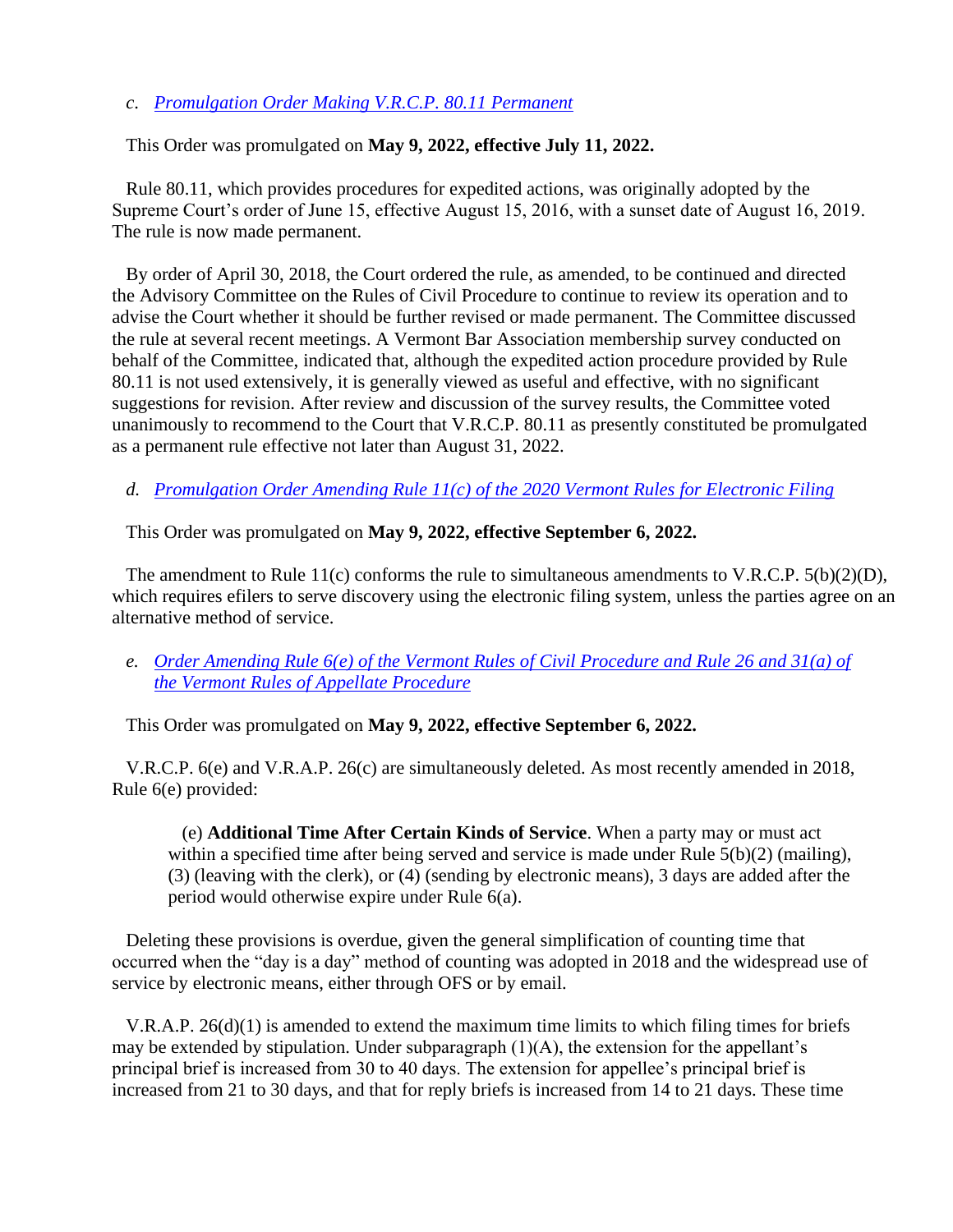limits are identical to those in the Federal Rules of Appellate Procedure, which were put in place when the federal three-day rule was eliminated for electronic filing. Now that electronic filing has been adopted for appeals to the Vermont Supreme Court, and the three-day rule is being eliminated by simultaneous deletion of V.R.C.P. 6(e) and V.R.A.P. 26(c), the longer time periods are appropriate for Vermont.

Rule 31(a) is amended to extend the serving and filing times for principal and reply briefs. Under paragraph (1), the time for the appellant's principal brief is increased from 30 to 40 days. The time for appellee's principal brief is increased by paragraph (2) from 21 to 30 days, and that for reply briefs is increased by paragraph (3) from 14 to 21 days.

## *f. [Promulgation Order Amending V.R.A.P. 25](https://www.vermontjudiciary.org/sites/default/files/documents/PROMULGATEDVRAP25--STAMPED.pdf)*

#### This Order was promulgated on **May 9, 2022, effective September 6, 2022.**

The amendment to V.R.A.P. 25 is made in conjunction with the amendments to V.R.C.P. 5 regarding email filing and service. V.R.A.P. 25(a)(1) and (2), regarding filing of documents, is deleted. Amended 25(a)(1) instead states that filing must be made as provided in V.R.C.P. 5(e) and the 2020 Vermont Rules for Electronic Filing. Incorporating the filing requirements of V.R.C.P. 5(e) will provide consistency across different dockets and predictability. The service requirements of V.R.C.P. 5 are already incorporated into the appellate rule.

The amendment also deletes V.R.A.P.  $25(a)(2)(B)$ , which previously provided: "A brief or printed case is timely filed if mailed or delivered to the carrier on or before the last day for filing." Given the implementation of electronic filing in the Supreme Court and the concurrent implementation of filing by email, the provision is outdated. To the extent the purpose of the exception for briefs is to give parties the maximum time to complete their briefs, simultaneous amendments expand the deadlines for these filings from 30 to 40 days for an appellant's principal brief, from 21 to 30 days for an appellee's principal brief, and from 7 days to 14 days for a reply brief.

*g. [Promulgation Order Amending V.R.Cr.P. 45 \(a\)\(4\)\(A\) and \(e\)](https://www.vermontjudiciary.org/sites/default/files/documents/PROMULGATEDVRCrP45%28a%29%284%29%28A%29and%28e%29--STAMPED.pdf)*

## This Order was promulgated on **May 9, 2022, effective September 6, 2022.**

The amendments to Rule 45 are part of a larger project to update rules regarding filing and service across all divisions. The amendment to Rule  $45(a)(4)(A)$  clarifies that when email filing is permitted email filings are timely when made at any time prior to midnight on the last day specified for required action. This conforms with a simultaneous amendment to V.R.C.P. 6(a)(4).

The amendment also deletes V.R.Cr.P. 45(e), which previously allowed three additional days for filing after certain kinds of service. A simultaneous amendment deletes the provision from V.R.C.P. 6(e) and V.R.A.P. 26(c).

## *h. [Promulgation Order Amending V.R.C.P. 5, 6\(a\), 29, 79.1](https://www.vermontjudiciary.org/sites/default/files/documents/PROMULGATEDVRCP%205_6%28a%29%284%29_29_79.1--STAMPED_1.pdf)*

This Order was promulgated on **May 9, 2022, effective September 6, 2022.**

Rule 5 is amended at the request of the Supreme Court to make permanent certain provisions of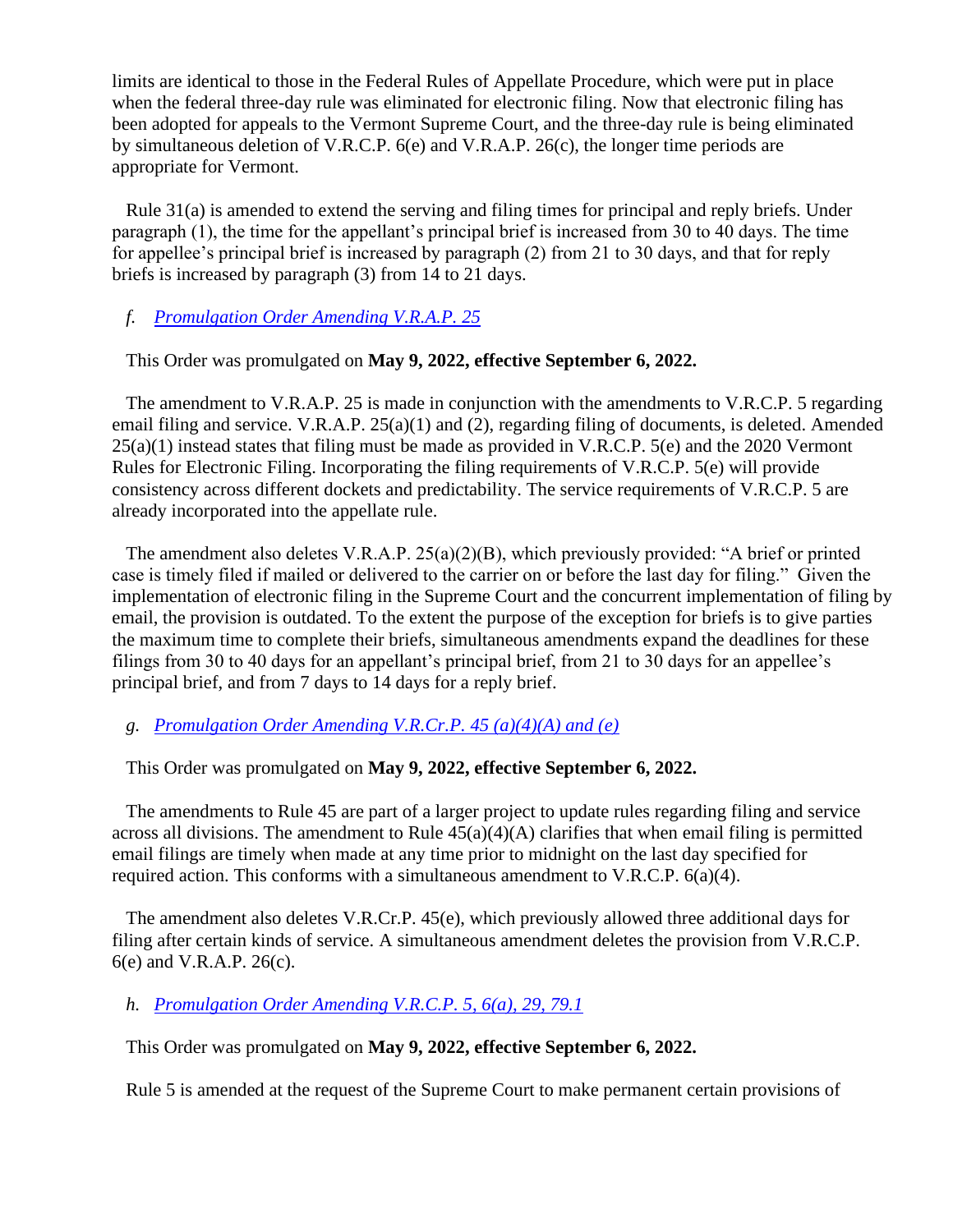Administrative Order 49 that permit filing and serving documents by email in certain circumstances. In several places "paper" is changed to "document," a word defined in the

Rule 5(a) is carried forward and sets forth the service requirement for all documents subsequent to the summons and complaint or for which the rules may provide another mode of service. New Rule 5(b)(1) defines the five methods of service—using the efiling system, email, delivery, mailing, and leaving with the clerk. New Rule 5(b)(2) sets forth five required or permitted methods of service. Subparagraph (2)(A) makes clear that service between electronic filers must be made through the electronic filing system, or by another method agreed between the parties, as provided in Rule 11(d) of the 2020 Vermont Rules for Electronic Filing.

New Rule 5(b)(2)(B) delineates the methods of service for nonelectronic filers, which includes selfrepresented parties or other participants that have not elected or are not required to electronically filed. Those individuals may serve or be served by delivery, mailing, or commercial carrier. Email service may be made in three circumstances. First, email service can be used if a self-represented party files a notice of appearance and provides both an email address and consent to be served at the email in accordance with simultaneously amended Rule 79.1(d). Second, the parties may agree to service by email in a signed writing filed with the court. Last, if a non-efiler does not have a valid physical or postal address, service can be made by email even if consent was not provided in the notice of appearance. The rule formerly allowed for service by leaving with the clerk where no address was known. Leaving with the clerk is now authorized by Rule 5(b)(2)(B)(iii) if no valid physical, postal, or email address is known. New Rule 5(b)(2)(D) pertains to service of discovery documents that are not filed with the court. Under this provision efilers must serve discovery documents by using the electronic filing system.

Revised Rule 5(e) has minor wording changes and is amended to allow unregistered self-represented parties and other participants to file by delivery, mail, commercial carrier, or email. There are standards for email filing in new Rule 5(e)(4). Rule 5(e)(5) specifies the filing date for documents depending on how they are filed.

New Rule 5(i) incorporates several definitions pertaining to filing and service from the 2020 Vermont Rules for Electronic Filing.

Rule  $6(a)(4)$  is amended in conjunction with Rule  $5(e)(5)(B)$  to specify that the last day for filing by email ends at midnight in the court's time zone.

Rule 29 is amended to conform to concurrent changes in Rule 5 regarding service of discovery materials. Under new Rule 5(b)(2)(D), discovery between electronic filers must be made by using the electronic filing system unless the parties consent to service by another method such as through email or file sharing. Discovery on or by nonelectronic filers is made by mailing or delivery. Again, email or another method can be used if the parties agree.

Rule 79.1 is amended to clarify what is required from a self-represented party. Rule 79.1(d) requires self-represented parties to file and sign a Notice of Appearance for self-represented party, which is available on the judiciary website [https://www.vermontjudiciary.org/sites/default/files/documents/100-](https://www.vermontjudiciary.org/sites/default/files/documents/100-00265.pdf) [00265.pdf](https://www.vermontjudiciary.org/sites/default/files/documents/100-00265.pdf) The form contains contact information to facilitate both service by other parties and notice by the court. The form also allows self-represented parties to consent to receive service by email. Even where a self-represented party does not consent to email service, the party may be served using an email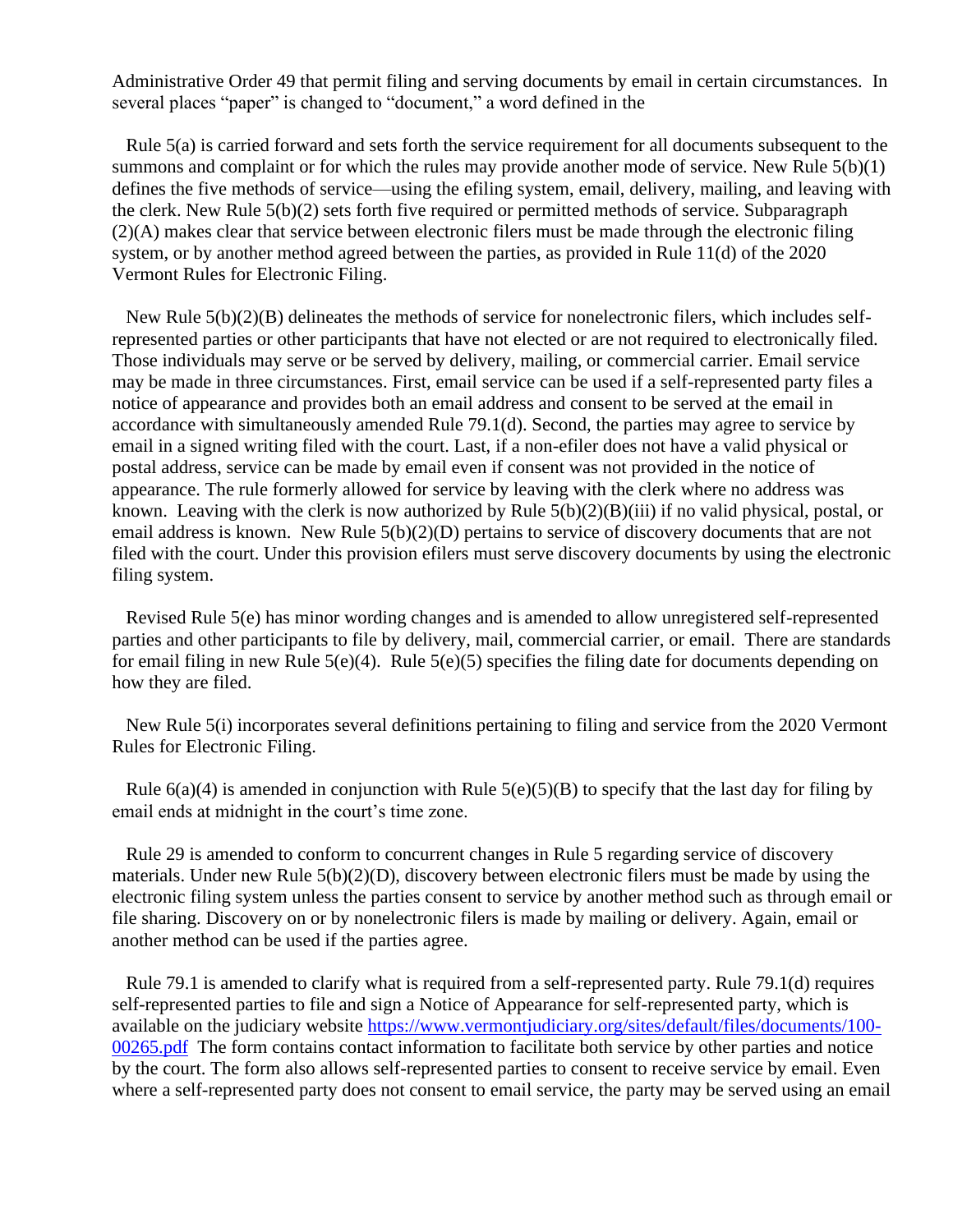provided on a pleading if there is no known physical or postal address. This conforms to a contemporaneous amendment to Rule  $5(b)(2)(B)(ii)$ . Rule 79.1(e) and (h)(4) are amended to replace the word "paper" with "document." Rule 5(i)(1) incorporates the broad definition of "document" from the 2020 Vermont Rules for Electronic Filing for purposes of filing and service. Rule 79.1(i), which required attorneys to provide an eCabinet registration number, is deleted as obsolete.

# **III. PROPOSED RULE AMENDMENTS (NOTE: THE FOLLOWING AMENDMENTS HAVE BEEN PROPOSED AND HAVE NOT BEEN APPROVED BY THE SUPREME COURT.)**

*a. [Proposed Order Amending Rules 9\(b\) and 9\(g\)\(1\) of the Vermont Rules for Family Procedure](https://www.vermontjudiciary.org/sites/default/files/documents/PROPOSEDVRFP%209%28b%29_9%28g%29%281%29FOR%20COMMENT.pdf)*

The proposed amendments to Rule  $9(b)$  and  $(g)(1)$  add email addresses if available to the contact information that a litigant is required to file with the court.

Comments on these proposed amendments should be sent by **July 11, 2022,** to Hon. Michael Kainen, Chair of the Advisory Committee on the Rules for Family Proceedings, at the following address:

> Hon. Michael Kainen, Chair [Michael.kainen@vermont.gov](mailto:Michael.kainen@vermont.gov)

## *b. [Proposed Order Adding V.R.F.P. 1.1](https://www.vermontjudiciary.org/sites/default/files/documents/PROPOSEDVRFP%201.1%20Youthful%20Offender%20ProcedureFOR%20COMMENT.pdf)*

Proposed Rule 1.1 implements the provisions of Chapter 52A of Title 33, Youthful Offenders, 2017, No. 72 (Adj. Sess.). Section 7 of Act 72 directs the Vermont Supreme Court to consider the adoption of appropriate rules. For the most part, the provisions of Rule 1.1 track the procedural provisions outlined in statute. The Supreme Court's Advisory Committee on Family Rules concluded that the consolidation of these provisions into a rule would enhance consistency of practice in youthful offender proceedings.

Comments on these proposed amendments should be sent by **July 11, 2022,** to Hon. Michael Kainen, Chair of the Advisory Committee on the Rules for Family Proceedings, at the following address:

> Hon. Michael Kainen, Chair [Michael.kainen@vermont.gov](mailto:Michael.kainen@vermont.gov)

*c. [Proposed Order Amending Rules 5, 6\(a\)\(4\), and 79.1 of the Vermont Rules of Probate](https://www.vermontjudiciary.org/sites/default/files/documents/PROPOSEDVRPP%205%206%28a%29%284%29%20and%2079.1FOR%20COMMENT.pdf)  [Procedure](https://www.vermontjudiciary.org/sites/default/files/documents/PROPOSEDVRPP%205%206%28a%29%284%29%20and%2079.1FOR%20COMMENT.pdf)*

The proposed amendments to Rules 5, 6, and 79.1 track new provisions of V.R.C.P. 5, 6, and 79.1 regarding email filing and email service.

Comments on these proposed amendments should be sent by **June 10, 2022,** to Hon. Jeffrey Kilgore, Chair of the Advisory Committee on the Rules of Probate Procedure, at the following address: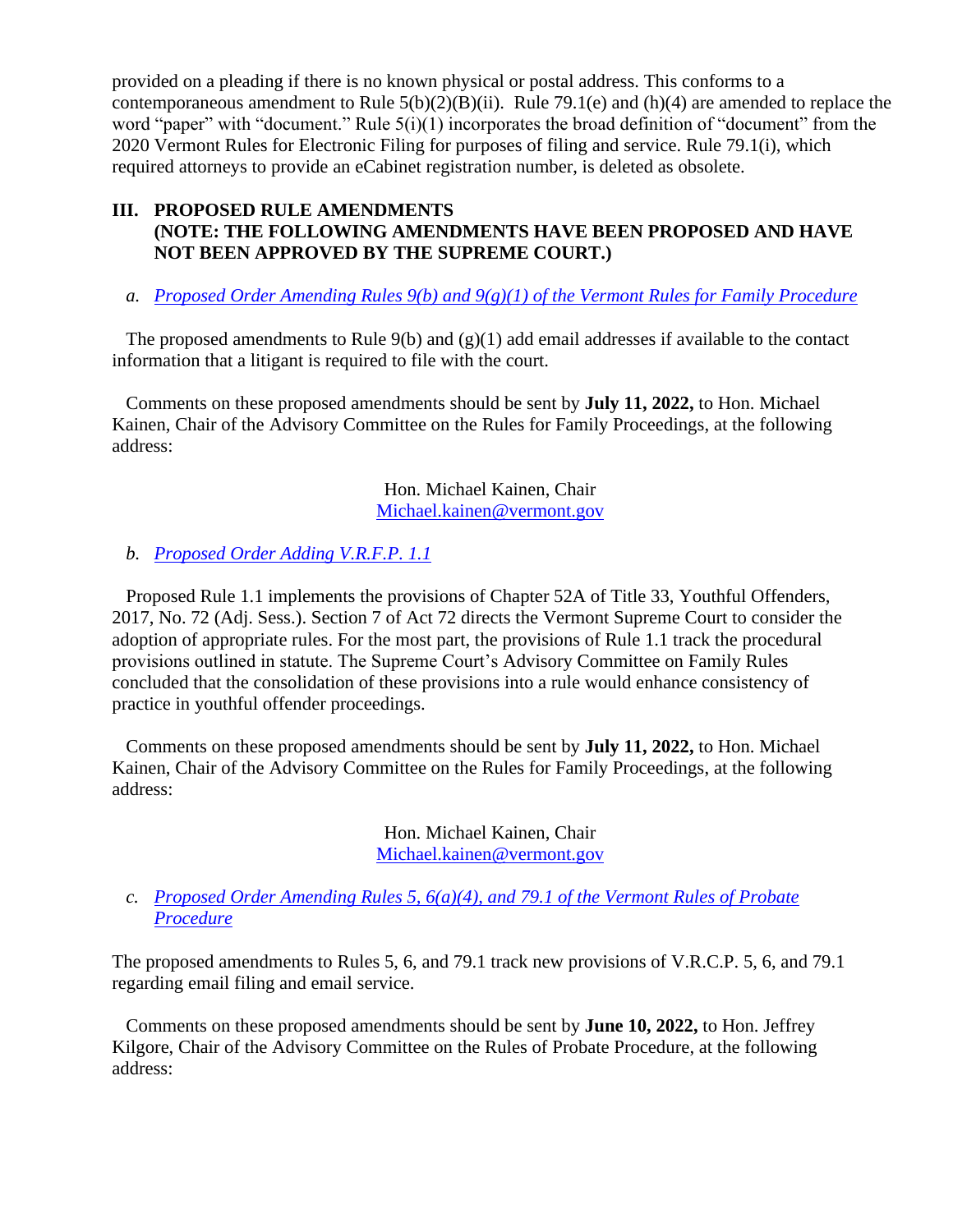#### Hon. Jeffrey Kilgore [Jeffrey.Kilgore@vermont.gov](mailto:Jeffrey.Kilgore@vermont.gov)

## *d. [Proposed Order Amending Rules 1.2\(c\), 1.6, 1.15A, 3.1, 4.4, 5.3, 5.5, 8.3, and 8.4 of the](https://www.vermontjudiciary.org/sites/default/files/documents/PROPOSEDVRPrC1.2%201.6%201.15A%203.1%204.4%205.3%205.5%208.3%20and%208.4FOR%20COMMENT.pdf)  [Vermont Rules of Professional Conduct](https://www.vermontjudiciary.org/sites/default/files/documents/PROPOSEDVRPrC1.2%201.6%201.15A%203.1%204.4%205.3%205.5%208.3%20and%208.4FOR%20COMMENT.pdf)*

The proposed amendment to Rule 1.2(c) would require that a client's consent to a limited scope representation to be confirmed in writing. A proposed new comment clarifies that, while the client controls the objectives of a representation, a lawyer does not violate any professional duty to the client by agreeing, for instance, to extensions of time or by affording professional courtesy to opposing counsel, parties, and witnesses while pursuing a client's objectives. An additional proposed amendment to a comment clarifies that a lawyer may counsel a client regarding the validity, scope, and meaning of Title 7, chapters 31 thru 39, regarding cannabis regulation, so long as the lawyer abides by the existing requirement of advising the client regarding the potential consequences of the client's conduct under related federal law and policy.

Proposed new paragraph 1.6(c)(3) clarifies that a lawyer does not violate Rule 1.6 by disclosing information relating to the representation of a client by making a confidential inquiry of bar counsel on matters related to that representation. Comment [11] is amended to conform to proposed new paragraph (c). A proposed amended to  $1.6(c)(5)$  is added to track the ABA Model Rule and to allow lawyers to conduct limited conflict checks prior to and in the process of changing employment. Proposed new comments 16 and 17 address paragraph (c)(5).

Proposed 1.6(d) reflects that the modern practice of law includes possession of information related to the representation of client in many forms, including information that is stored electronically or digitally, and therefore clarifies that V.R.Pr.C. 1.6 applies to the electronic transmission and storage of information relating to a representation, and makes explicit that the duty under Rule 1.6 is broader than avoiding affirmative disclosures of information relating to the representation of a client.

Proposed new V.R.Pr.C. 1.15A(b), regarding use of pooled interest-bearing trust accounts, provides additional protection to clients and third persons for whom lawyers hold funds in trust. Proposed new paragraphs (c) and (d) clarify that it is not solely a lawyer or law firm's pooled interest-bearing trust accounts, more commonly referred to as "IOLTA accounts" or "client trust accounts," that are subject to compliance reviews and audits. New comments [1] to [3] are added to explain the limited appropriate uses of client trust accounts.

The proposed amendment to Rule 3.1 makes clear that a lawyer who is representing a client in a matter that could result in the client being placed on an order of hospitalization does not violate the rule by holding the State to its proof. The change conforms to the ABA Model Rule.

The proposed amendment to Rule 4.4(b), regarding inadvertent receipt of data, replaces "document" with "information" and at the same time moves what was stated in comment [2] into the body of the rule, thereby clarifying a lawyer's duties. Proposed comment [4] is added to clarify that Rule 4.4(b) is limited to a lawyer's ethical obligation. The rules of procedure might impose additional obligations or duties related to the receipt of documents or electronically stored information that were inadvertently produced.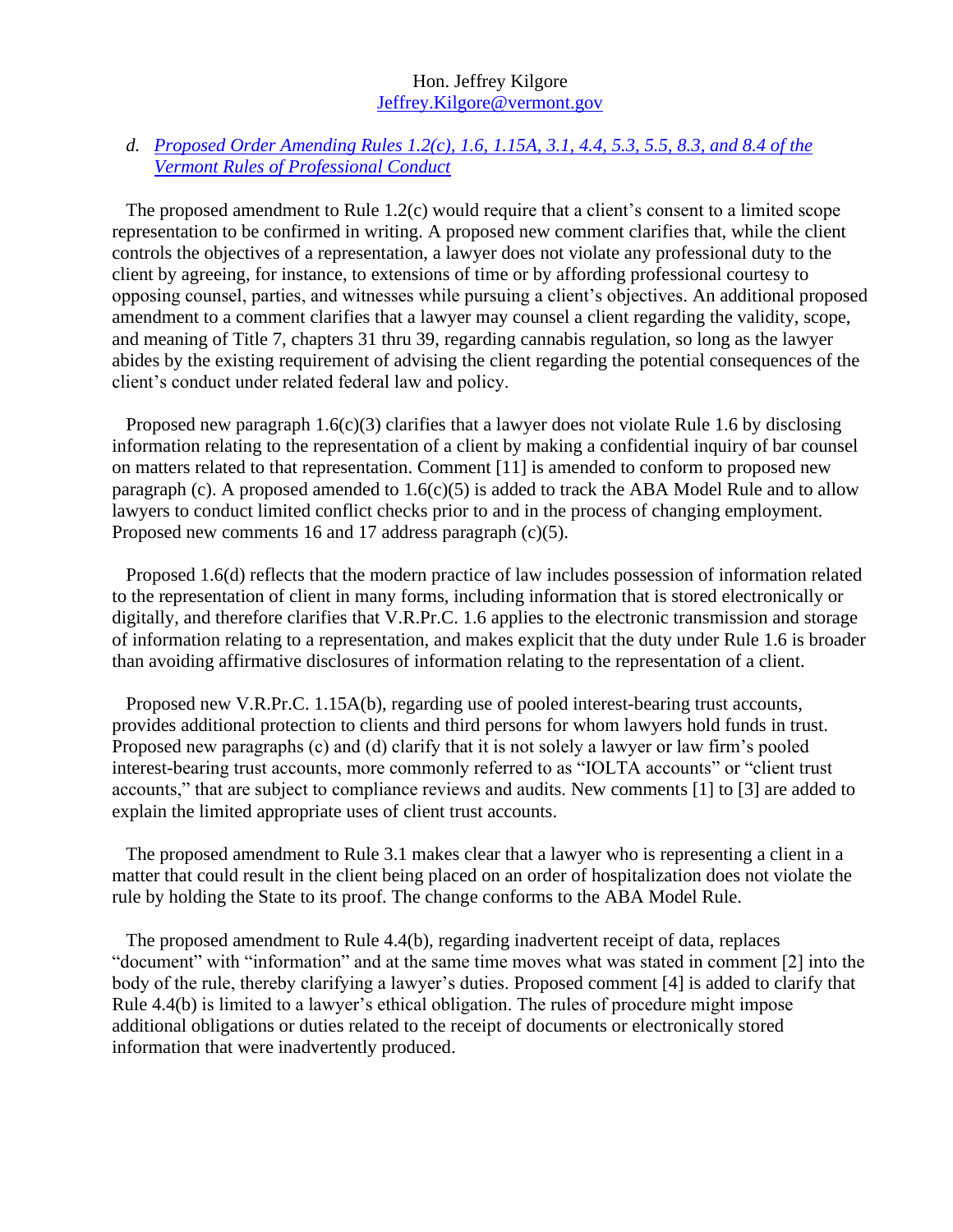The proposed new comments 3 and 4 to V.R.Pr.C. 5.3 regarding nonlawyer assistants are taken from the ABA Model Rules of Professional Conduct. The proposed comments address the fact that it has become increasingly common for lawyers to contract for services with persons and entities who are not employed by the lawyer or the lawyer's firm, including vendors who store information related to the representation of a lawyer's client. Lawyers must be mindful of the duty to ensure that nonlawyer assistants act in a way that comports with a lawyer's professional obligations and responsibilities.

The proposed addition of comment 22 to Rule 5.5, which concerns the unauthorized practice of law, addresses practice by lawyers working remotely. The proposed comment indicates that lawyers who are not admitted in Vermont may practice remotely in other jurisdictions while physically present in Vermont if they comply with a list of restrictions, including not holding themselves out as being admitted in Vermont. The proposal is consistent with an ABA opinion on lawyers working remotely and the decisions of several other jurisdictions.

The proposed amendment to comment [4] of Rule 8.3, regarding the reporting of misconduct, clarifies that inquiries of bar counsel are confidential and bar counsel is exempt from the reporting requirement of Rule 8.3 and must keep confidential all information related to inquiries and requests for guidance.

The proposed amendment to Rule 8.4, which defines professional misconduct, conforms the rule with the ABA Model Rule and harmonizes Rule 8.4(b)'s definition of "serious crime" with the definition of "serious crime" that appears in Administrative Order 9, Rule 21(c).

Comments on these proposed amendments should be sent by **July 11, 2022**, to Michael Kennedy, Bar Counsel, Professional Responsibility Program, at the following address:

> Michael Kennedy, Bar Counsel [Michael.Kennedy@vermont.gov](mailto:Michael.Kennedy@vermont.gov)

## **IV. ODYSSEY FILE & SERVE AND PUBLIC PORTAL INFORMATION**

All Superior Courts, including the Environmental Division, the Judicial Bureau, and the Supreme Court are using Odyssey and accepting electronic filings through Odyssey File & Serve. Please use the following links to access Odyssey electronic filing and portal systems and for more information.

#### **Reminders for OFS Users:**

#### **1) PDFs must be "flattened" prior to efiling through Odyssey File & Serve**

With the increased use in electronic signature tools, it is important for OFS filers to remember that all PDFs must be flattened prior to filing in OFS. In order to eFile a formfillable PDF or a PDF that has been electronically signed, you must first save them as a flat file. Otherwise, the filing will fail and you will need to refile.

Follow the steps below to "flatten" a completed PDF:

1. Open the completed PDF.

2. Right click on document and select Print. NOTE: if document opens in Adobe, Select File and select Print.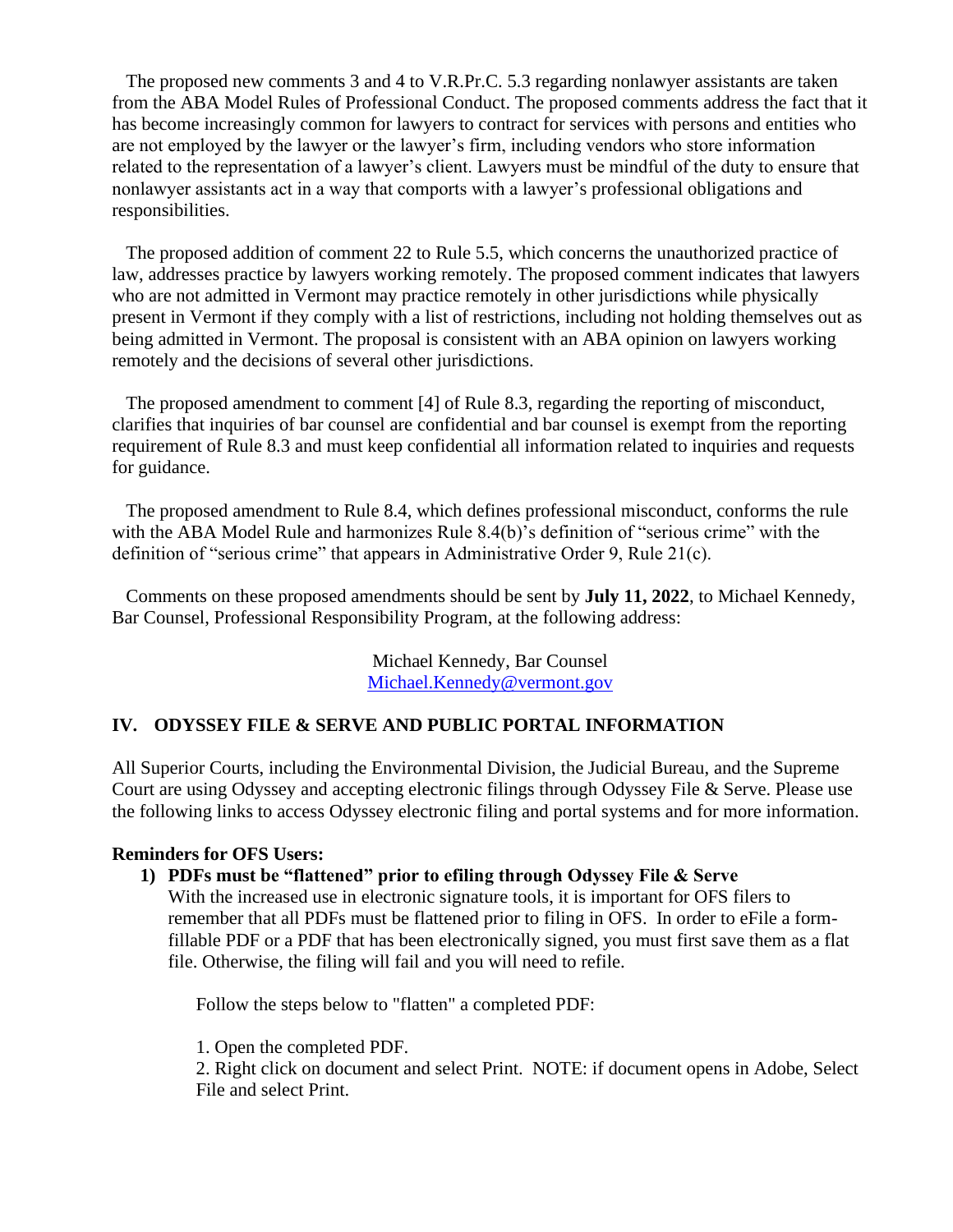3. Select the PDF printer. (The Adobe PDF printer is installed automatically with Adobe Acrobat. Numerous free PDF printer drivers are available for download from the Internet.) 4. Select OK. 5. Specify location to save the printed, "flattened" version of the form. 6. Select Save

**2)** Attorneys must select the party they represent as the "person responsible for fees" in the Fee section of the filing process. Additionally, when the attorney represents more than one party, attorneys should continue to select the same party as the "person responsible for fees"; otherwise, the attorney will incur an additional efiling use fee.

**Odyssey File & Serve.** Odyssey File & Serve (OFS) is the platform through which you electronically file with the courts. To access OFS, please visit<https://vermont.tylerhost.net/ofsweb>

You can access user guides through the "User Guides" link in the "Self Help" window. You can also access docket-specific user guides and a new Frequently Asked Questions on the judiciary's website at [www.vermontjudiciary.org/efiling](https://www.vermontjudiciary.org/about-vermont-judiciary/electronic-access/electronic-filing)

For technical support regarding Odyssey File & Serve, please contact Tyler Technologies at 800- 297-5377 or [efiling.support@tylertech.com](mailto:efiling.support@tylertech.com)

If you have procedural questions about OFS, please email the judiciary at [JUD.EFileSupport@vermont.gov](mailto:JUD.EFileSupport@vermont.gov)

**Odyssey Public Portal**. The Odyssey Public Portal allows you to view your case files. To access the portal, please visit<https://publicportal.courts.vt.gov/Portal/> Before you can view your case files, you must first register in the portal and then request elevated access. The Public Portal User Guide contains instructions on how to register and request elevated access. You can read the user guide on our website at<https://www.vermontjudiciary.org/about-vermont-judiciary/public-portal>

For technical support regarding the Public Portal, please contact the Vermont Judiciary's HelpDesk at [Jud.helpdesk@vermont.gov](mailto:Jud.helpdesk@vermont.gov) When emailing, please write "**Public Portal**" in the subject line.

# **V. FILING OF EXHIBITS**

Per the 2020 Vermont Rules for Electronic Filing, all electronically filed documents (including exhibit lists and exhibits) must be submitted in PDF format. It is recommended that the exhibit list be filed in Odyssey File & Serve (OFS) as a "Lead Document" and that any PDF exhibits be filed as attachments to that exhibit list.

Multimedia files that cannot be converted to PDF format should be submitted by nonelectronic means on a CD, DVD, or USB flash drive (aka thumb drive) and can be mailed or delivered to the court. It is recommended that filers indicate this on the exhibit list being filed in OFS. Please note that while the courts are equipped to view common multimedia formats (such as .mp3, .mp4, .mpeg, .mov, .wmv files), the filer will have to provide compatible player software if an exhibit is in a proprietary multimedia format.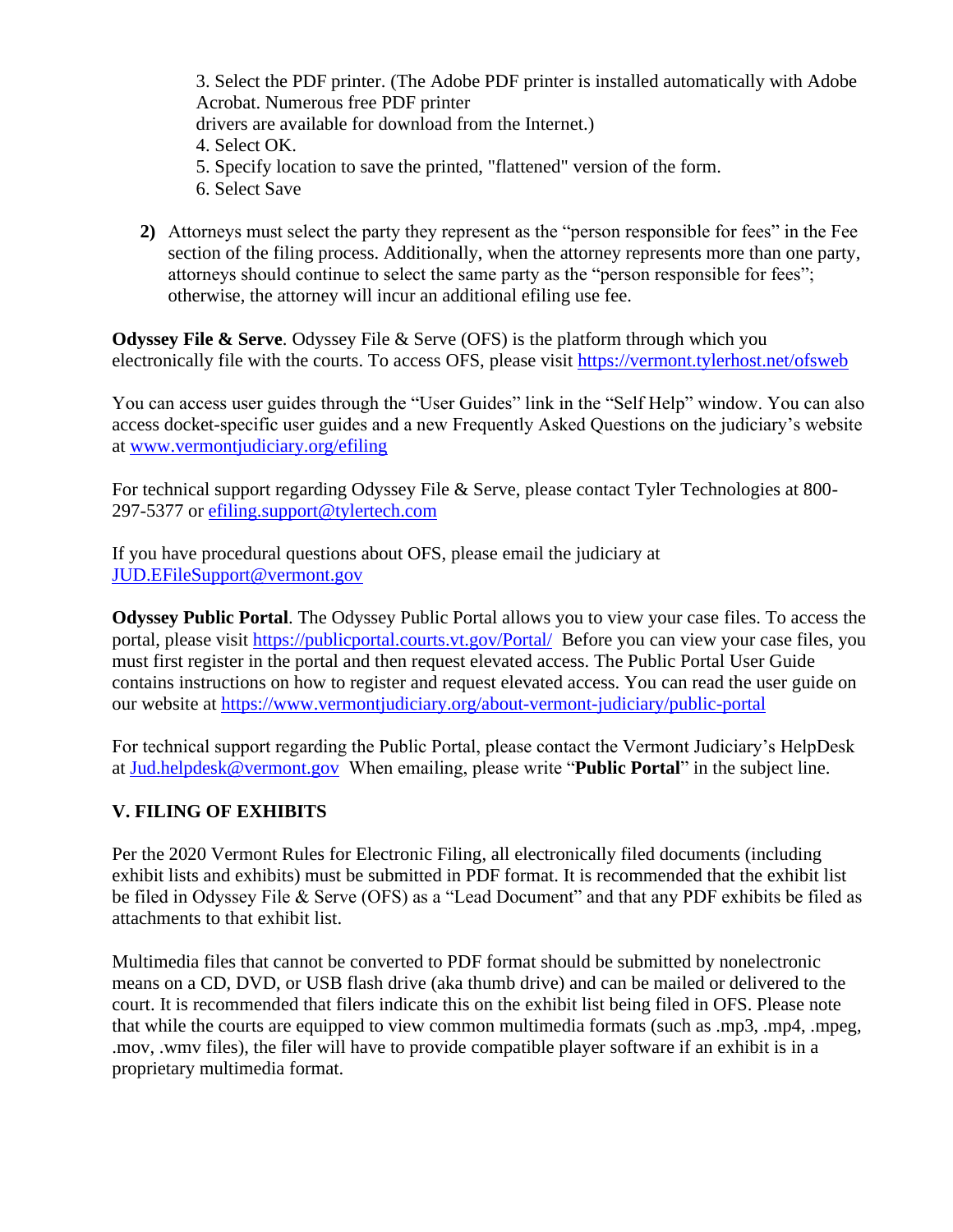Finally, please remember that regardless of how an exhibit is filed, it is the filer's responsibility during a hearing to present the exhibits. During remote hearings, this means the filer must either assure that all witnesses have been provided with the marked exhibits in advance and have them available to view; or be able to share his or her screen to allow all participants to view the exhibit. If the exhibit is a video or audio file, the litigant must be prepared to play it during the hearing.

# **VI. MISCELLANEOUS**

#### *a. Court Forms*

Court forms are constantly being updated. Please refer to the judiciary website for the most up-todate forms,<https://www.vermontjudiciary.org/court-forms>

Please use the link below to report any form question, concern or issue <http://www.vermontjudiciary.org/website-feedback-form> or you can access our Website Feedback program at the bottom of each web page.

#### *b. Obligation under A.O. 41*

Attorneys are reminded that an "attorney must report to the State Court Administrator within thirty days any change of the office mailing or electronic mail address" and that "[n]otice sent to a reported address is sufficient even if not received by the attorney because of failure to report the proper address or failure of delivery not caused by the court." A.O. 41, § 4(c). To update changes in your contact information, please access your attorney account with the [Attorney Portal](https://vermont.tylerhost.net/TylerFamis/ui/dashboard)

To ensure you continue to receive these emails, please add [JUD.AttyLicensing@vermont.gov](mailto:JUD.AttyLicensing@vermont.gov) and [JUD.CAOMemotoBar@vermont.gov](mailto:JUD.CAOMemotoBar@vermont.gov) to your Safe Senders list.

#### *c. eCabinet Registration*

**Administrative Order No. 44** requires attorneys in active status to register up to three email addresses in **eCabinet** for purposes of receiving notices of hearing and other documents. *You may include staff email addresses in the three email addresses that you specify.* 

If you have already registered in **eCabinet**, the email address(es) you provided as part of that process will be used.

If you have not already registered in **eCabinet**, please go to<https://efiling.eservices.crt.state.vt.us/> click **Register Now**, and follow the simple prompts. This website works best with Explorer. Attorneys will need their attorney license numbers to register. Helpful information about the Attorney Email Registration process is also available on the *Electronic Filing* page of the judiciary website at [https://www.vermontjudiciary.org/about-vermont-judiciary/electronic-access/electronic](https://www.vermontjudiciary.org/about-vermont-judiciary/electronic-access/electronic-filing)[filing](https://www.vermontjudiciary.org/about-vermont-judiciary/electronic-access/electronic-filing) Please contact [jud.helpdesk@vermont.gov](mailto:jud.helpdesk@vermont.gov) or call the Helpdesk at 802-828-4357 with any questions in the meantime.

You are also reminded that you are required to update the email address(es) and other contact information you have registered as soon as there are any changes, including changes to staff email addresses you may have included with your registration. To revise the information, please go to